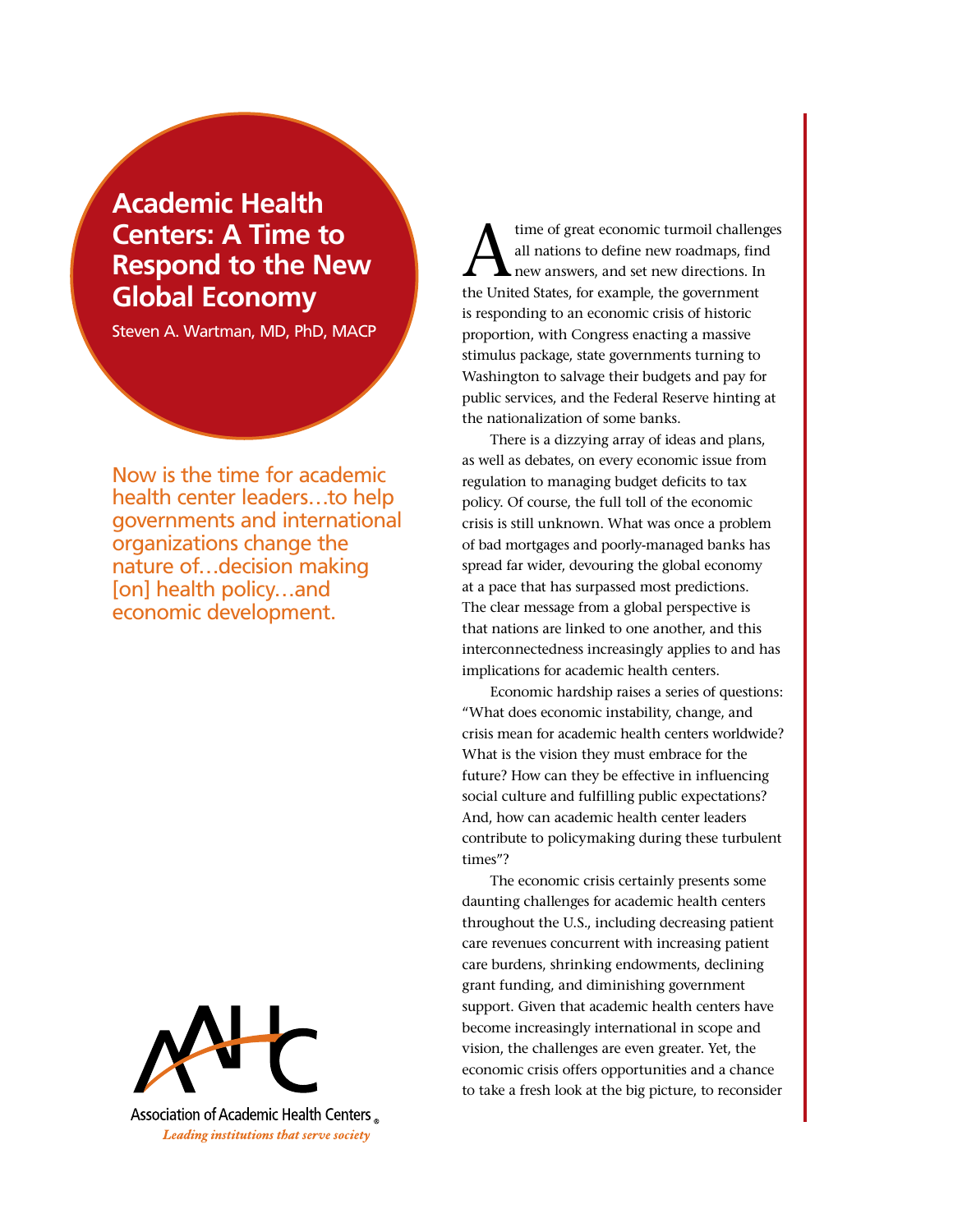" The clear message from a global perspective is that nations are linked to one another, and this interconnectedness increasingly applies to and has implications for academic health centers."

an institution's strategic vision and goals, and to relook at organization and management structures and processes.

# **Committing to Integrated Infrastructure**

Committing to an integrated infrastructure is what many academic health centers around the world are doing. There is interest and action by institutions involved in health professions education, biomedical and clinical research, and patient care to consider how best to draw these three components together under the rubric of the academic health center. While this emerging movement is driven in part by the economy, with its pressures to improve efficiency and productivity, it is perhaps driven more powerfully by the realization that the gap between scientific knowledge and health practice is increasingly intolerable. This gap—between science and education, on the one hand, and health care delivery on the other—has never been greater, according to some observers who point out that the social determinants of health continue to widen that gap. <sup>1,2,3</sup> To close that gap, there is a compelling need to work across the traditional silos of education, research, and patient care: research, in fact, *demands* it; patient care *requires* it; and health professions education *needs* it.

The academic health center provides the answer for working across these silos because a model in which the missions of education, research, and patient care are aligned is the optimal institutional structure for getting this work accomplished. The strongest and most successful models of academic health centers are those built upon integrated structures with aligned missions. That means education and research cannot be separated from the clinical mission, if

the public is to be best served. Commitment to one mission requires commitment to all three missions, a phenomenon known as the "virtuous cycle," whereby each component—education, patient care, and research—is viewed as making the others stronger.<sup>4</sup>

How can academic health centers best work together on an international basis to improve the infrastructure for health and education and also close the divide between science, practice, and the health of our diverse populations? Three areas, for example, come to mind as a starting point: leadership, regulatory improvement, and the health care workforce.

## **Leadership**

Now is the time for academic health center leaders to step forward to help governments and international organizations change the nature of their decision making when it comes to health policy and its related economic development. Academic health center leaders need to direct policymakers toward strategic, long-term goals that focus on the systematic development of a strong and viable infrastructure for health professions education, biomedical research, and health care delivery.

While the U.S. has had familiarity with the integrated model for some time, other countries are moving in this direction, such as the action taken recently by the United Kingdom to designate for the first time a number of institutions as "academic health science centers." The integrated model represents a major step forward in facilitating the activities of those who teach, support, administrate, practice, study, investigate, and graduate. As these kinds of changes are made or anticipated, they need to be openly shared, not only to demonstrate best practices but to facilitate advocacy for these practices in the emerging global health economy.

" The strongest and most successful models of academic health centers are those built upon integrated structures with aligned missions."

Academic Health **CENTERS: A TIME** to Respond to the New Global Economy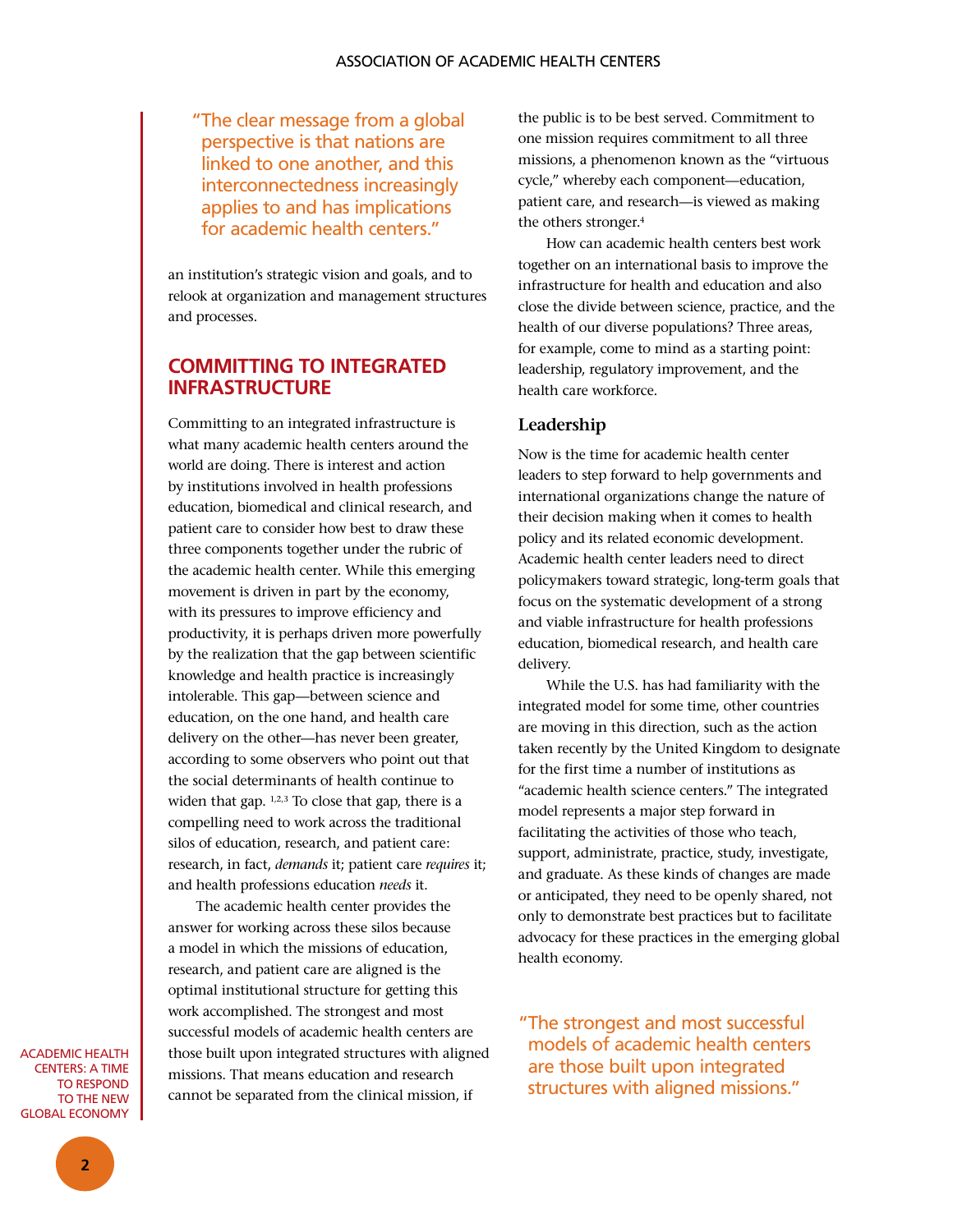While leadership always matters, this is the time when leadership *really* matters. Academic health center leaders must put forth the vision of an integrated framework of organization and governance not only to improve health but also to provide a framework for regional and national economic development. Academic health center leaders must educate policymakers to address educational and health needs in a systematic fashion—with the total infrastructure picture in mind—not with a piecemeal approach as is so often the case. Academic health center leaders must help define a new role for government visà-vis these unique institutions. Working together, international academic health center leaders can develop policies and guidelines for infrastructure development and performance, along with standards for accountability, quality, capacity building, and expansion. They also must work closely with global organizations, policymakers, business decision makers, and community leaders.

## **Regulatory improvement and standardization**

Globalization mandates a new look at regulatory frameworks. A sound regulatory system is required for academic health centers to achieve their full potential. In the U.S., as in many countries, there are increasing demands for more regulation, often without regard for the impact on academic health center missions. Whether the regulatory efforts are applied to patient care, education, or research, academic health center leaders must be increasingly engaged in helping to ensure these regulations are rational, appropriate, and make sense when looked at *in toto*. Academic health center leaders also need to be proactive to avoid becoming the victims of the unintended consequences of national or international regulatory policies.

International cooperation among academic health centers to create and implement a new regulatory framework, where appropriate, is critical. One step toward this goal is for academic health center leaders to open a dialogue on how regulation of international research and education impacts the cross-border activities of institutions. This dialogue could address, for example, the

"Academic health center leaders must put forth the vision of an integrated framework of organization and governance not only to improve health but also to provide a framework for regional and national economic development."

need for standardization in educational standards, research administration, and guidelines on technology transfer—just to name a few. The goal is to improve and implement high-quality regulation with reasonable accounting and oversight that promotes, rather than inhibits, international collaborative efforts in health professions education, biomedical research, and health care delivery.

## **The health care workforce**

Even before the current global economic crisis, there were serious concerns regarding shortages and problems in the health workforce worldwide. Whether it be clinicians, faculty, researchers, or students, academic health centers must be engaged in the development of sound and rational international workforce policy to build and sustain all the components of the health workforce. An insufficient health workforce is a particular constraint for any country trying to reduce disease and improve health. The "push-pull" of international health workforce migration results in significant shifts in the balance of human resources worldwide.

Globalization has greatly accelerated the opportunities for migration of the health workforce. And, in so doing, it has created an increasingly competitive environment for needed talent. How can global health workforce issues be resolved in the contexts of individual choice and economic competition? *Out of Order, Out of Time,* a report of the Association of Academic Health Centers (AAHC), calls for a national planning body to articulate a national health workforce agenda for the U.S.<sup>5</sup> There is the strong need for the international community of academic health center leaders, who educate and train the next generation of teachers, researchers,

Academic Health **CENTERS: A TIME** to Respond to the New Global Economy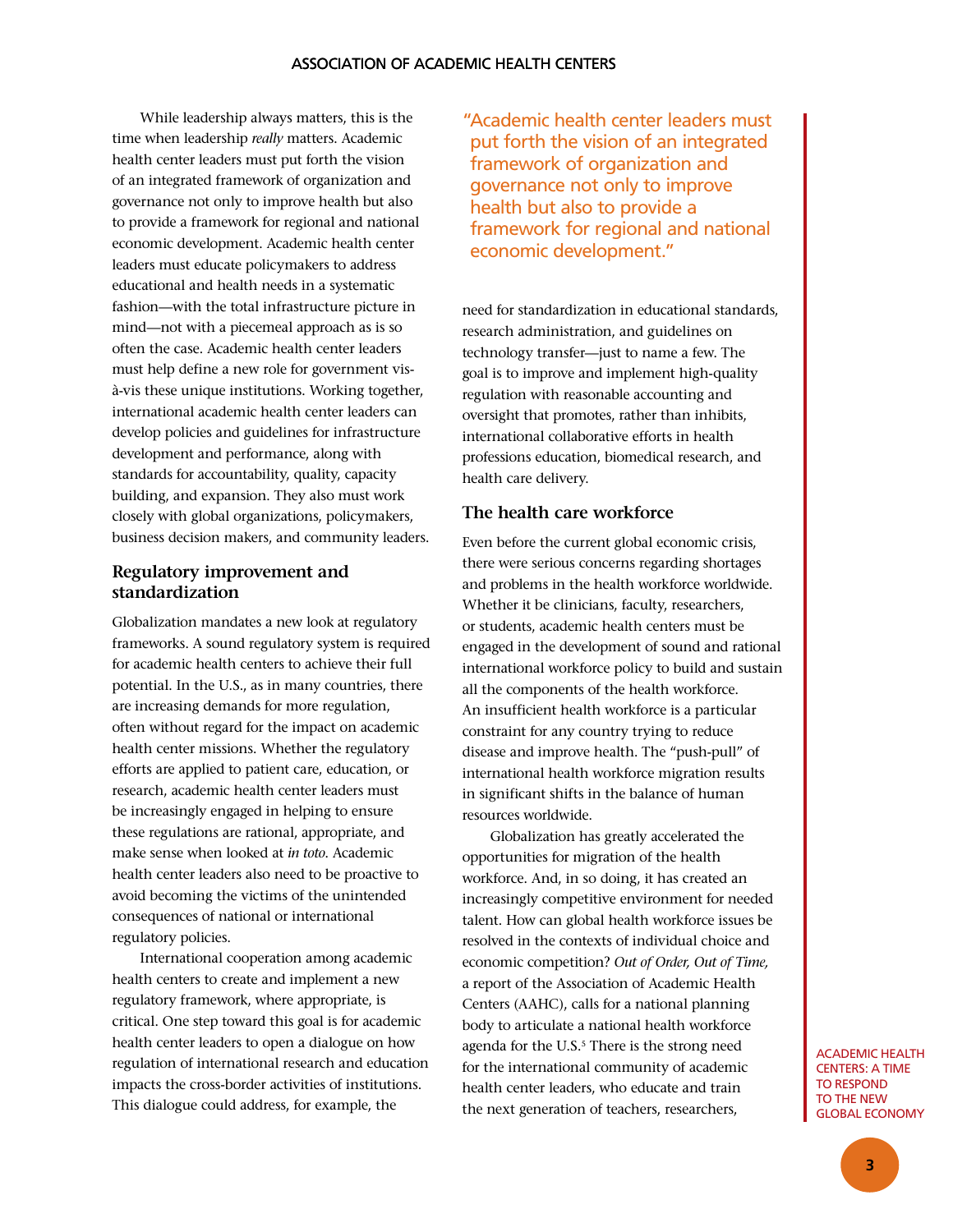and practitioners, to come together to open a meaningful dialogue on this and other critically important topics.

# **Choosing Collaboration and Transformative Growth**

A careful look at the academic health center enterprise reveals that this is not the time for retrenchment, which is surely the pathway to mediocrity. Rather, this is the time for reawakening, a time for transformation and new growth. The challenge is to recognize what aspects of the institutions need to be transformed applying a broad national and international perspective of how best to address the needs of the populations that are being served.

These challenging times make clear the necessity to look well beyond individual institutions and borders. There is a need to develop the perspective whereby academic health centers are viewed as part of a collaborative, international enterprise that is capable of being recognized indeed branded—for what they uniquely offer. Academic health centers are essential for the development of a nation's knowledge economy because no other institutions are capable of training the range of individuals who are needed to develop the science, create the technologies, educate future students, and provide the range and quality of health care services that will be needed on a global scale.

Strengthening the academic health center identity worldwide will only come through connectivity and integration, both within and outside institutions. This international identity must emerge from working together, sharing best practices, and focusing on the added value these institutions add to nations and the world as a whole.

## **The global academic health center response**

Academic Health **CENTERS: A TIME** to Respond The Association of Academic Health Centers (AAHC) is the only organization speaking for the entire academic health center enterprise. The AAHC has showed that successful academic health centers require strategic planning, leadership, resources, sustained funding, and longterm vision—all combined with public policy that supports the mission areas and promotes innovation. We know that academic health centers must partner with government and multiple constituencies in the public and private sectors to advance an agenda dedicated to building and improving the nation's infrastructure for health, education, and research.

This economic crisis requires that we move forward with this knowledge on a collective and collaborative international basis. We have the opportunity to work through AAHC International™, which was recently established by the AAHC to:

- • Facilitate academic health centers becoming agents of change embodying the ideals of enhancing health worldwide;
- Strengthen the academic health center mission areas of education, patient care, and research through the promotion of best practices and international collaborations; and,
- Focus on the role of academic health centers as part of a nation's infrastructure and public policy framework.

By serving to mobilize and speak on behalf of their enormous collective strengths and resources, AAHC International™ can help ensure that academic health centers have a voice in international matters affecting health, research, and the economy, and, in so doing, help foster the concept of an international academic health center community driven by the ideal of improving the public good. As an organized group, academic health centers can address pressing needs in public health, patient care, health professions education, and biomedical and clinical research. In addition, AAHC International™ can work with institutions to develop the organizational and management expertise that captures the power of the combined missions of the academic health center. The key to the success of AAHC International™ is the development of an open, collaborative framework.

In this light, I am proposing the establishment of an "Infrastructure Workgroup" under the aegis of the AAHC International™ to develop a

to the New Global Economy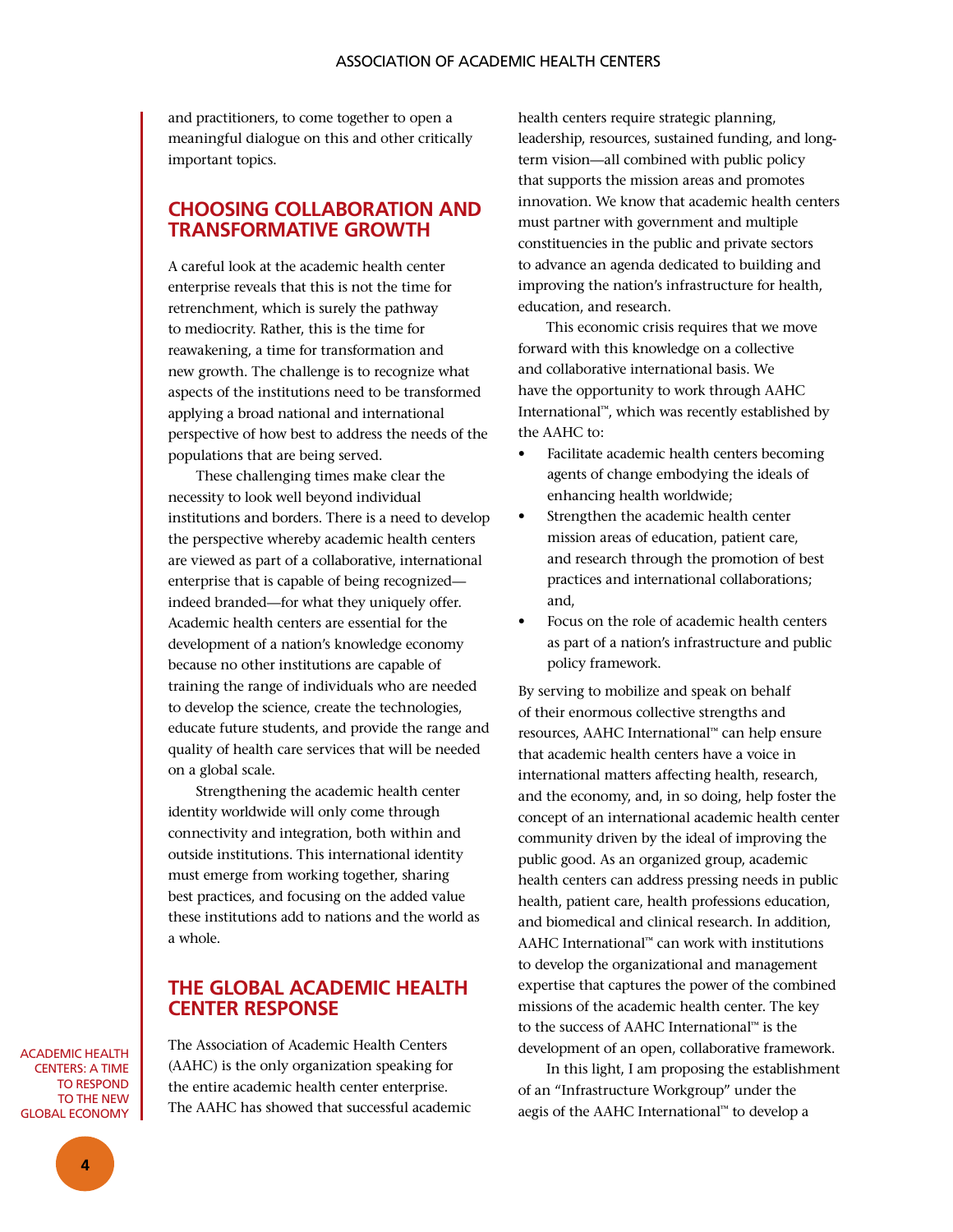#### association of academic health centers

# "Working together, academic health centers will find their way through the current economic crisis."

roadmap for successful academic health center development that not only can serve the needs of institutions but also—and most important—serve the needs of nations and their diverse populations. The group's agenda will include strategies and recommendations to promote growth of academic health centers, including examination and analysis of the current structures and emerging trends on a global basis. The group would also be charged to open a dialogue on current and emerging regulatory and workforce concerns that must be resolved.

Working together, academic health centers will find their way through the current economic crisis. In doing so, we must remember that the goal is not just to survive, but to bring real value toward the improvement of global health and well-being.

#### **References:**

1 Marmot M, Wilkinson RG. *Social Determinants of Health.* Second Edition. 2006: Oxford University Press.

<sup>2</sup> *www.who.int/social\_determinants.* WHO Commission on Social Determinants of Health. Accessed September 13, 2008.

3 Woolf SH. The power of prevention and what it requires. *Journal of the American Medical Association.* 2008;299:2437- 2439.

4 Wartman SA. Towards a virtuous cycle: The changing face of academic health centers. Guest Editorial. *Academic Medicine.* 2008;83:797-799.

5 Association of Academic Health Centers. *Out of Order, Out of Time: The State of the Nation's Health Workforce.* 2008: Washington, DC.

> Academic Health **CENTERS: A TIME** to Respond to the New Global Economy